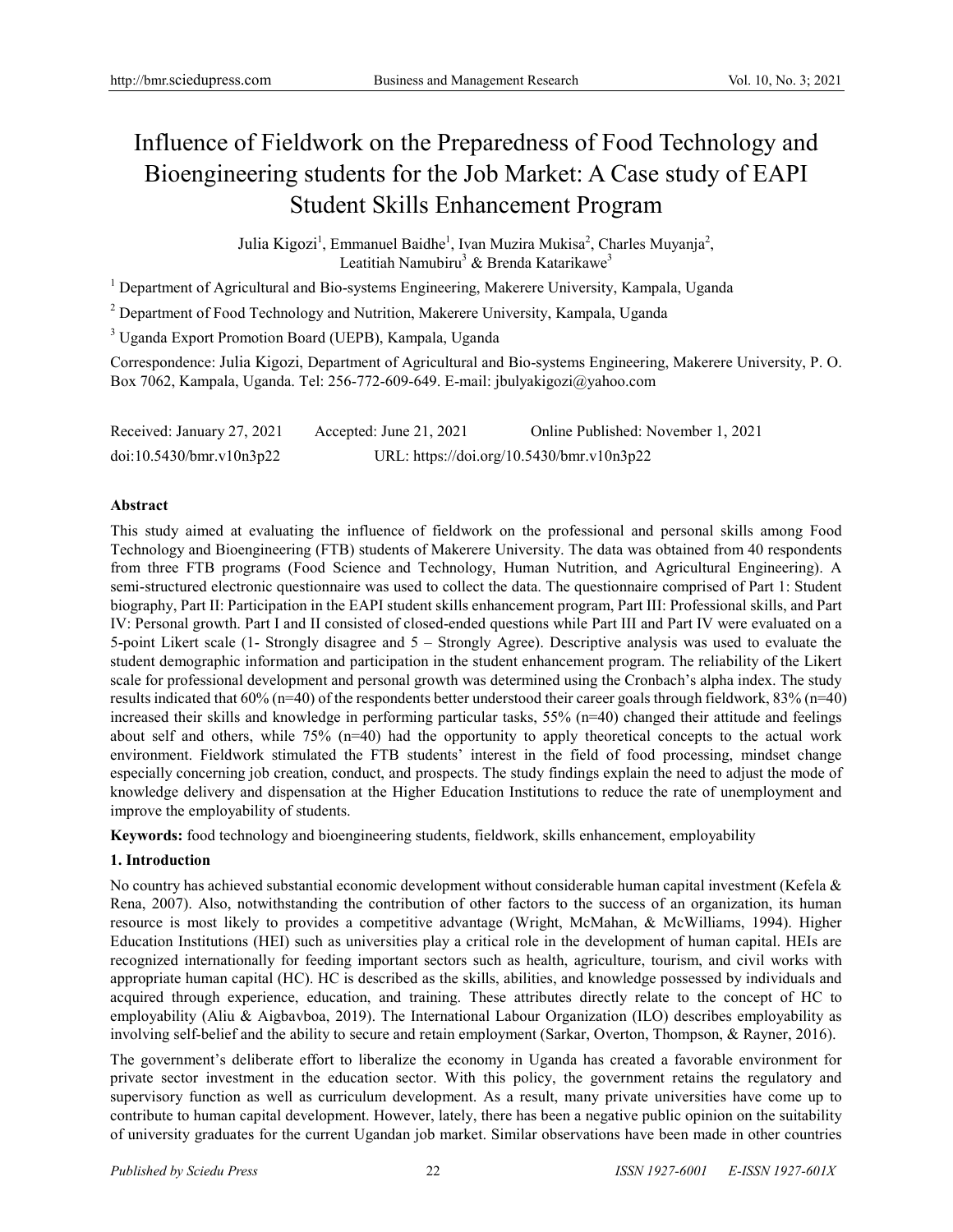such as Nigeria (Olabanji & Abayomi, 2019) and Ghana (Biney, 2015). It is worth noting that many graduates in Uganda leave university with no idea how they can start over in case they fail to get employed. It has been observed that the current degree programs offered in Uganda do not enable graduates' abilities in critical thinking, problem-solving, leadership, business mindset, teamwork, creativity and communication, skills that are relevant for the job market. Part of this problem stems from an imbalance between the country's education system and labor markets; the skills that youth need to secure employment are not the skills that they have developed through traditional education (Results for Development Institute, 2013). These disparities between education and professional practice complicate the transition from studenthood to professionalism. According to Muhamad (2012), employers want a little more employability skills rather than just the specialist knowledge gathered during studies. The labor market is rapidly becoming skill-intensive, therefore requiring faster solutions to the employment challenge (Pheko & Molefhe, 2017).

Strengthening graduate skills and experiences necessary to build successful careers is increasingly becoming important among HEIs as the number of university graduates outweighs the available graduate jobs globally (Peacock & Bacon, 2018). The Empowerment of the Agro-Processing Industry (EAPI) to meet the Quantity and Quality Standards for the Local and Export Market; a Programme Enhancing the Practical Skills of Students in Makerere University dubbed EAPI Project utilizes the triple helix model (Academia-Industry-Government) to improve the status of Agro-based Micro, Small, and Medium Scale Enterprises (MSMEs) in Uganda. MSMEs and university students (FTB students) constitute a great part of the direct beneficiaries for this project. Under this program, university students are attached to different MSMEs where they support the implementation of project activities while developing hands-on training and experience. Therefore, the students are equipped with skills relevant to the workplace and future entrepreneur development through fieldwork.

Fieldwork was adopted for the FTB programs. However, its effectiveness or potential influence on student employability has not been evaluated in Uganda. The purpose of this study was to evaluate the influence of fieldwork on the professional and personal skills of FTB students of Makerere University upon completion of the EAPI student skills enhancement program. The study also identified the strength and weaknesses of the EAPI student skills enhancement program at Makerere University. This study was particularly important as it avails valuable recommendations to the educational institutions and students concerning the use of fieldwork as a tool for improving personal skills, professional growth, leadership skills, and other work-related experiences of students in Uganda.

# **2. Literature Review**

Fieldwork is defined as work done by students to acquire practice experience and knowledge using firsthand real environment observations (Morrissey, Clavin, & Reilly, 2013). Fieldwork encompasses field teaching, field trips, field research, or field camps, outside the confines of the classroom walls (Baidoo-Anu, Owusu Ansah, Acquah, & Bentil, 2019). Fieldwork just like internships is a bridge that links the theory studied in class to industrial practice (Anjum, 2020). The concept of fieldwork learning has widely been utilized in geography-related education and the results are impressive (Henry & Murray, 2018). However, limiting fieldwork learning to courses that are traditionally known to have field-based learning such as geography could be misleading. Instructors in other fields might think that fieldwork learning is only customized for those particular courses (Fedesco, Cavin, & Henares, 2020). According to Fedesco et al. (2020), it may be harder for educators in other disciplines to predict and appreciate the benefits of fieldwork to students.

Fieldwork provides work-related experience to the students by engaging with members of the communities through service delivery (Naidoo & van Wyk, 2016). Fieldwork provides the opportunity to reinforce classroom-based learning (Dill, 2017); and it increases students' knowledge, skills, and subject understanding. Fieldwork also provides an 'unparalleled opportunity' to study the real world (Henry & Murray, 2018; Stokes, Magnier, & Weaver, 2011). Fieldwork contributes to social interaction and development amongst students and their instructors. A study by Fedesco et al. (2020) reveals that students attributed their sense of closeness with peers and instructors to fieldwork. Despite the registered successes with the use of fieldwork, its adoption into student learning is still low. This could be due to the costs associated with fieldwork, and scheduling difficulties to jargon between classroom time and fieldwork (Baidoo-Anu et al., 2019).

# **3. Methodology**

# *3.1 Study Population and Sampling Criteria*

Only students that were pursuing FTB (Food Science, Nutrition, Agricultural Engineering, Food safety) at Makerere University were considered as the population of the study. A total of 41 students participating in the EAPI field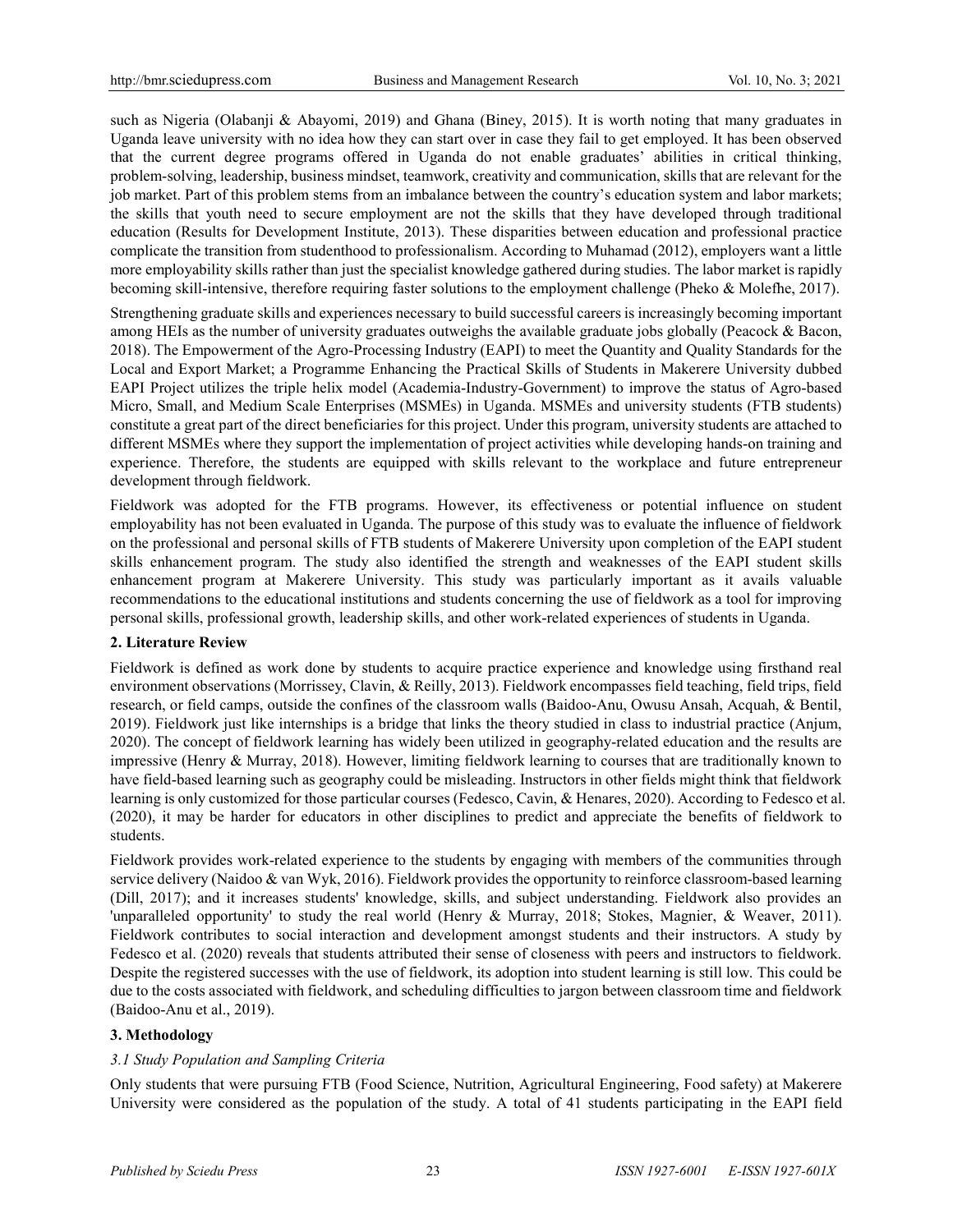activities were purposively sampled in this study. The selected students are those that were participating in the EAPI field activities.

## *3.2 Description of the EAPI Fieldwork*

Fieldwork was done intensively between January and March 2020. During fieldwork, students were assigned to particular agro-processing facilities. The students worked in teams of 3 to 4 members each. The student groups worked with 3 – 4 different agro-processing facilities to increase and widen their exposure. The agro-processing facilities were mainly Micro-, Small-, and Medium-scale Enterprises (MSMEs) that use simples and manual methods for the production of food products. Students worked with agro-processors to develop interventions necessary to improve operations at the facilities. Students supported processors in developing proper record sheets and streamlining documentation; analyzed the process flow and optimized the workspace; troubleshooting the issues associated with spoilage of the processed products; developed and improved Good Management Practices (GMPs); analyzed the possible waste handling strategies at the facilities; assisted processors to understand the basic personal hygiene principles relevant for their facilities; supported agro-processors in the application process for UNBS product standards as well as certification. All efforts were aimed at supporting the agro-processors to obtain certification for their products. The students continuously carried out pre-audits at the different agro-processing facilities to assess their preparedness for the official Uganda National Bureau of Standards (UNBS) certification audit. The fieldwork was closely guided by a team of experts in the areas of food product development, quality assurance and quality control, process flow and design, standards and certification, marketing, product optimization, and GMPs. The fieldwork was limited to enabling students to practice the basic food processing skills that contribute to product certification rather than accumulating marks as it was not graded.

## *3.3 Data Collection and Analysis*

The data was collected from students of BSc. Food Science and Technology (BFST), BSc. Human Nutrition (BHN), BSc. Agricultural Engineering (BAGE), MSc. Food Safety and Quality Management (MFSQM), and other freshly graduated students of Makerere University that participated in the EAPI field activities. This is because the program primarily targeted enhancing the practical skills of students at Makerere University.

The data was collected in July 2020 ( $1<sup>st</sup> - 17<sup>th</sup>$  July 2020). An e-questionnaire was rolled out via email and WhatsApp to the eligible respondents. The questionnaire comprised of four parts i.e., Part 1: Student biography, Part II: Participation in the EAPI student skills enhancement program, Part III: Professional skills, and Part IV: Personal growth. Professional skills emphasized in the study include teamwork, problem-solving skills, time management, organizational skills, leadership skills, effective communication (written and oral), strong work ethics, enterprise and entrepreneurial skills as outlined by Muhamad (2012), Pheko and Molefhe (2017) and Sarkar et al. (2016). The questionnaires were collected electronically via the KoBoToolbox server. The students were asked to rate the professional and personal skills on a scale of 1 to 5 (1- strongly disagree and 5 – strongly agree).

The study was majorly quantitative, but with some qualitative elements to explain certain elements especially personal growth and impact of the program. The study mainly employed descriptive analysis focused on the measure of central tendencies and dispersion (frequencies, percentages, means, and standard deviations). The reliability of the Likert scale for professional development and personal growth was determined using the Cronbach's alpha index. A reliability coefficient of above 70% is considered acceptable (Riley et al., 2003). All data analysis was done using Microsoft Excel 2019.

## **4. Results and Discussion**

## *4.1 Response Rate*

Of the 41 students considered to participate in the study, 40 returned the survey putting the response rate at 97%. This response rate was therefore excellent for analysis and reporting as it is way above the 70% mark (Tiberious, Mwania, & Mwinzi, 2016). This could be a result of the numerous reminders sent out to the respondents using WhatsApp.

# *4.2 Demographics*

The demographics in Table 1 show that more male students (62.5%) participated in the study compared to females (37.5%). By level of education, the majority of the participants were from an undergraduate program (82.5%). This could have been spurred by the urge among undergraduate students compared to their counterparts at graduate school. The graduate students consider themselves already experienced enough and rarely engage in fieldwork during their training. Their confidence could stem from the internships, and fieldwork conducted at their respective undergraduate schools as well as places of work. Third-year undergraduate students took the greatest share of the participants (57.5%)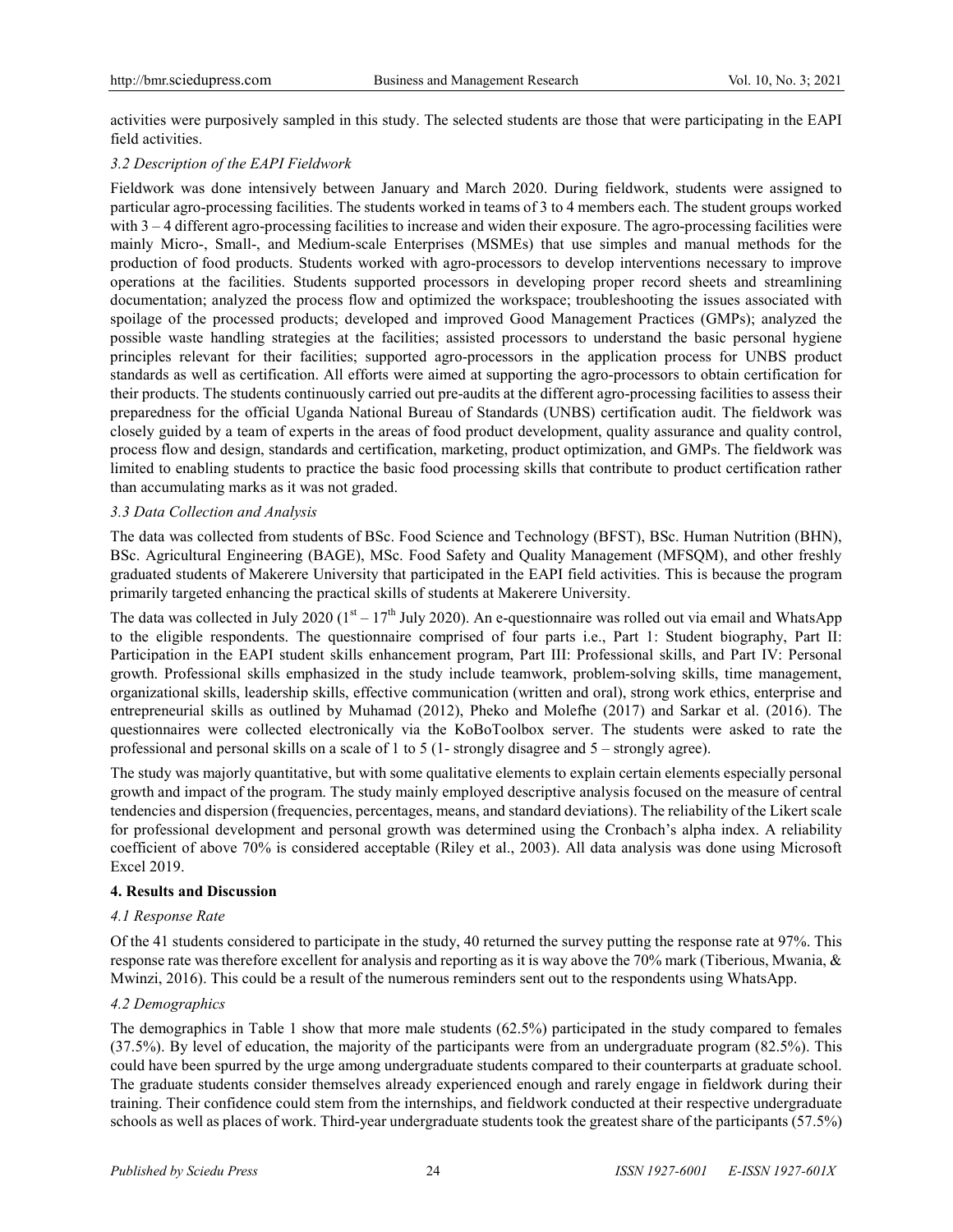followed by Fourth years undergraduate at 20%. The third and fourth years are often critical years for professional development. Also, the high number could have resulted from the fact that the duo is nearing the employment edge. By the current university program, BFST and BHN almost scored equally at 14% and 13% respectively while BAGE, MFSQM, were at 6%, 2%. Students that fall in other categories other than those listed had only 5%. Students of BFST and BHN consider themselves to interact more with the food industry compared to the BAGE students, therefore explaining the higher numbers for BFST and BHN. Whereas the MFSQM program equally targets the food industry, the low student participation could have been because many of these students were already working and therefore, did not have time for, and interest in participating in fieldwork.

| Item                              | Freq. $(n = 40)$ | Proportion |
|-----------------------------------|------------------|------------|
| Gender                            |                  |            |
| Male                              | 25               | 62.5%      |
| Female                            | 15               | 37.5%      |
| Level of education                |                  |            |
| Undergraduate                     | 33               | 82.5%      |
| Graduate                          | $\overline{2}$   | 5%         |
| Other                             | 5                | 12.5%      |
| Current year of study             |                  |            |
| Undergraduate-Second year         | $\overline{2}$   | $5\%$      |
| Undergraduate-Third year          | 23               | 57.5%      |
| Undergraduate-Fourth year         | 8                | 20%        |
| Graduate - First Year             | $\overline{2}$   | 5%         |
| Not Applicable                    | 5                | 12.5       |
| <b>Current university program</b> |                  |            |
| <b>BFST</b>                       | 14               | 35%        |
| <b>BHN</b>                        | 13               | 32.5%      |
| <b>BAGE</b>                       | 6                | 15%        |
| <b>MFSQM</b>                      | $\overline{2}$   | 5%         |
| Other                             | 5                | 12.5%      |

Table 1. Demographic characteristics for the study group

# *4.3 Participation in the EAPI Training Program*

Table 2 provides a summary of the finding of student participation in the EAPI fieldwork. Students were asked about the level of decision making to participate in the training program. The majority of the participants took their own decisions to participate in the fieldwork to gain practical experience (85%). The other factors (5%) mildly influenced the student choices to participate in the fieldwork. The students were also asked to define what their expectations for this fieldwork were at the time of application. The need to get a proper direction for better preparation for independent life and the zeal for linking classroom learning to workplace reality merged as the greatest expectations for the fieldwork with 78% and 75% respectively. Only 25% of the respondents needed academic credit from the fieldwork. About 5% considered reasons other than those provided for participating in the fieldwork. These results are not surprising as finalists and semi-finalists in the fourth and third year of their undergraduate studies, that make the greatest portion of the participants are critical about life outside university.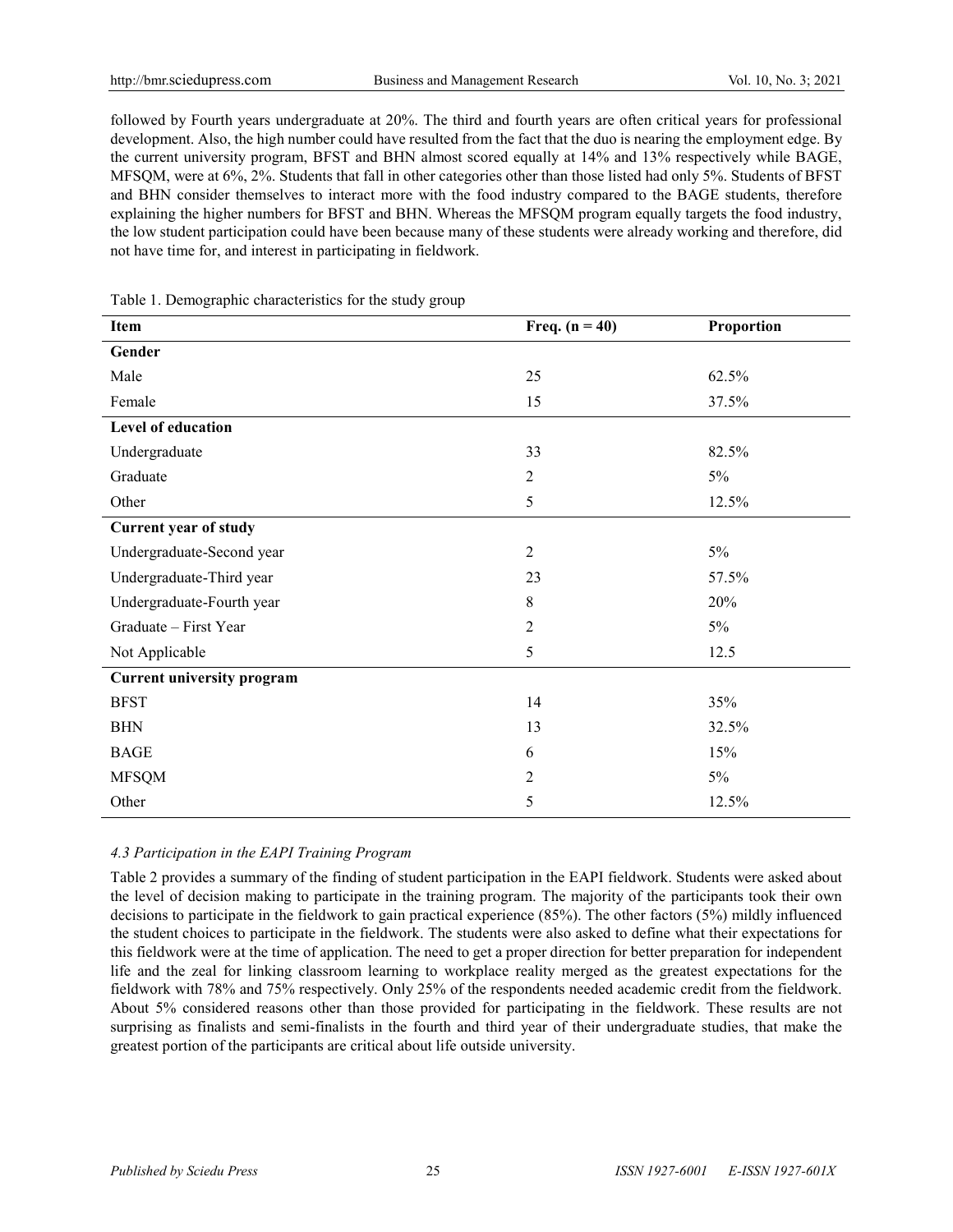## Table 2. Percentage and frequencies for items related to participation in the fieldwork

| <b>Item</b>                                                                                   | Freq.            | Proportion |
|-----------------------------------------------------------------------------------------------|------------------|------------|
| Reason for participating in the fieldwork                                                     |                  |            |
| Department course requirement                                                                 | 1                | 2.5%       |
| Recommended by a friend                                                                       | 3                | 7.5%       |
| Own decision to gain practical experience                                                     | 34               | 85.0%      |
| Others                                                                                        | $\overline{2}$   | 5.0%       |
| Did you receive proper work and assignment orientation?                                       |                  |            |
| Complete and accurate                                                                         | 29               | 72.5%      |
| Somewhat related                                                                              | 11               | 27.5%      |
| Had no relevance                                                                              | $\mathbf{0}$     | $0.0\%$    |
| Does not apply                                                                                | $\boldsymbol{0}$ | $0.0\%$    |
| The overall level of satisfaction with EAPI fieldwork                                         |                  |            |
| Very dissatisfied                                                                             | 1                | 2.5%       |
| Dissatisfied                                                                                  | $\mathbf{0}$     | $0.0\%$    |
| Neither                                                                                       | 3                | 7.5%       |
| Satisfied                                                                                     | 26               | 65%        |
| Very satisfied                                                                                | 10               | 25%        |
| Would you recommend this field attachment program to other students?                          |                  |            |
| Highly recommend                                                                              | 29               | 72.5%      |
| Recommend                                                                                     | 8                | 20%        |
| Recommend with reservations                                                                   | 3                | 7.5%       |
| Would not recommend                                                                           | $\boldsymbol{0}$ | $0.0\%$    |
| Relevancy of program to short- and long-term career interests                                 |                  |            |
| Yes                                                                                           | 40               | 100%       |
| No                                                                                            | $\boldsymbol{0}$ | $0.0\%$    |
| How was the experience related to your major field or career goals?                           |                  |            |
| Very closely                                                                                  | 25               | 62.5%      |
| Related through occasional assignments                                                        | 15               | 37.5%      |
| No relationship exists                                                                        | $\boldsymbol{0}$ | $0.0\%$    |
| Not applicable                                                                                | $\boldsymbol{0}$ | $0.0\%$    |
| What kind of impact has this program had on you?                                              |                  |            |
| Provided me with a better understanding of my career goals                                    | 24               | 60%        |
| Increased my skills and knowledge in performing a particular activity                         | 33               | 83%        |
| Changed my attitude or feelings about myself and other people                                 | 22               | 55%        |
| Provided me with the opportunity to apply theoretical concepts to the actual work environment | 30               | 75%        |

The results indicated that of the 40 respondents, 29 (72.5%) believed that the work and assignment orientation was complete and accurate, while the remaining 11 (27.5%) agree that it was somewhat related. This indicates that work and assignment orientations were generally relevant for the different field activities. Work orientation is important as it instills confidence within workers, helps workers adapt faster to the assignments, makes the workforce more effective and productive, as well as improving communication between workers and the immediate supervisors (Bauer, 2010).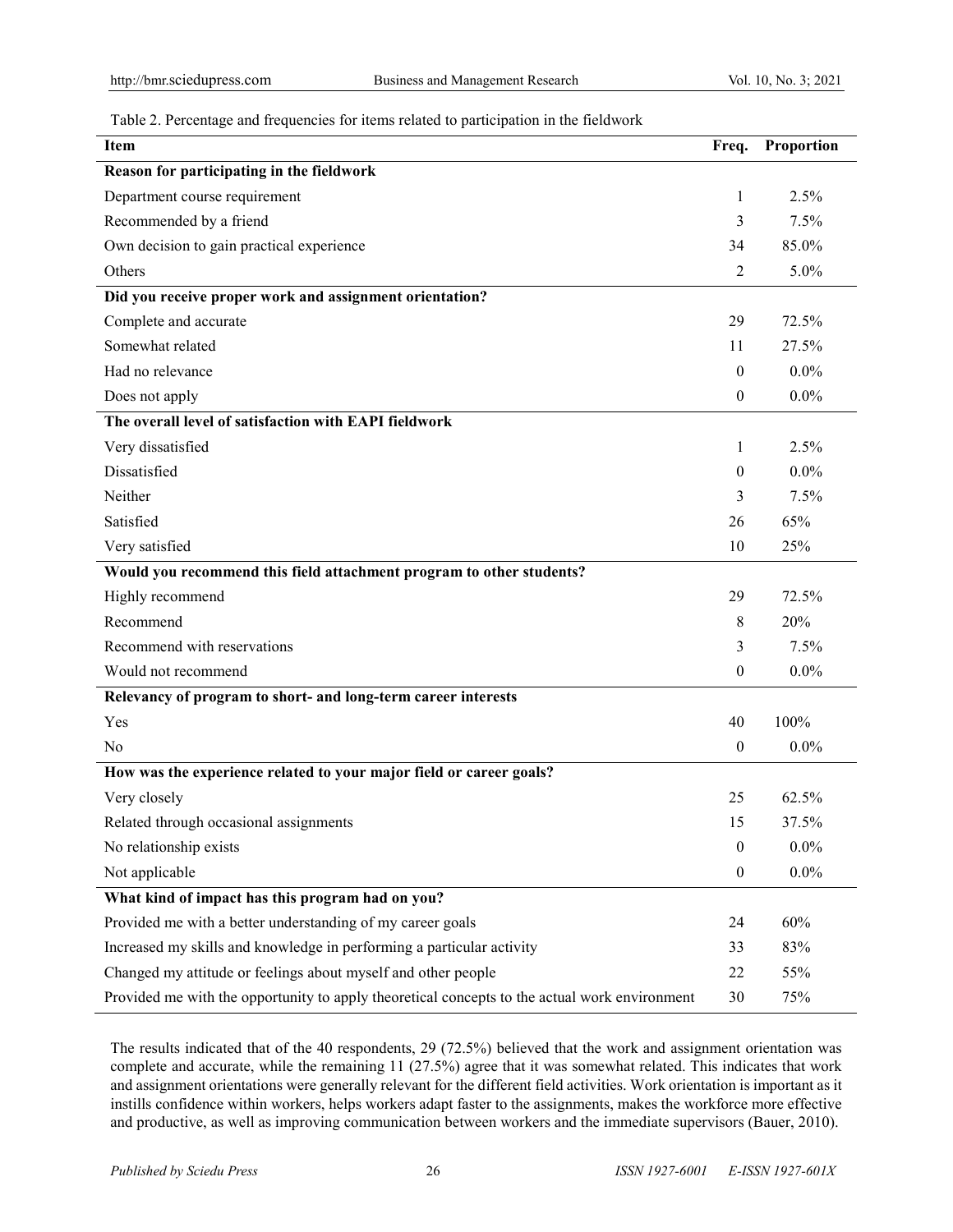Students were asked to rate their overall level of satisfaction with the EAPI fieldwork. The results depict that 1 (2.5%) respondent was very dissatisfied, 3 (7.5%) respondents were neither dissatisfied nor satisfied, 26 (65%) respondents were satisfied, while 10 (25%) respondents were very satisfied with the fieldwork. The study was interested in knowing if the participating students would recommend the program to friends and other intending persons. The results indicated that of the 40 respondents, 29 (72.5%) highly recommend, 8 (20%) recommend, and 3 (7.5%) would recommend the fieldwork with reservations.

Students were asked, 'Has this fieldwork stimulated your interest in the field of food processing? Why or why not?' These are some of the comments from the 40 respondents: (i) "*The fieldwork is very practical as it opened new opportunities"* (ii) "*It showed me how enormous opportunities are in food-related industries as well as enabling me to appreciate value addition as a source of income"* (iii) "*It enables one have a clear application of classwork to the field*" (iv) "*We obtained relevant information about certification, quality assurance, waste management, and documentation that are relevant for a legal business"* (v) "*It helped improve our auditing skills for the food industry"* (vi) "*We appreciated that one can start a food processing business even with little capital"*. These thoughts are rich and insightful. They explain the level of mindset change among the students. Skills such as auditing help prepare the student for the food and food processing facilities inspection role, which is one of the core roles for the UNBS. Entrepreneurial ideas generated indicate that participants will always try to create opportunities out of the resources available to them even in the event of scarce formal jobs.

Regarding the relevance of the program to the student's short- and long-term goals, all 40 respondents agreed that the program and its objectives were well aligned with the career interests (Table 2). The study also needed to assess if the experience obtained during the fieldwork was related to career goals. Of the 40 respondents, 25 (62.5%) noted that the experience was very closely related while the other 15 (37.5%) related the experience through occasional assignments. This could be associated with proper and effective program design and implementation. Also, the close relationship between the experience and career goals could explain the very high rating for the relevance of the program to career interests. Assessment of the impact indicates that of the 40 respondents, 24 (60%) agreed that the fieldwork provided them with a better understanding of their career goals, 33 (83%) indicated that it increased their skills and knowledge in performing particular tasks, 22 (55%) changed their attitude and feelings about self and others, while 30 (75%) had the opportunity to apply theoretical concepts to the actual work environment.

## *4.4 Professional Skills Development*

One of the objectives of the fieldwork was to improve professional skills among university students. A summary of the rating in terms of means and standard deviation for the different professional skills is given in Table 3. Results indicate the highest means and standard deviation (SD) were 4.650 and 1.095 respectively. The lowest mean and SD were 4.175 and 0.669 respectively. The means indicate that responses by respondents were shifting from agree to strongly agree for all professional skills. This shows a positive response to all professional skills.

Students were asked, 'In what manner has the fieldwork assignments contributed to your professional development?' These were some of the responses provided: (i) "*It increased practical and hands-on"* (exposure to different aspects of food processing). This contributes to the level of knowledge transfer among students. According to Sumeracki, Weinstein-Jones, Nebel, and Schmidt (2019), the student's ability to effectively apply the knowledge they learned to new situations completes the cycles of knowledge transfer. (ii) "*Improved my social capital*"(networking with agro-processors and students from sister programs that focus on food processing – Human nutrition, Food Science, and Agricultural Engineering) (iii) "*Improved work ethics especially in terms of time management, effective communication, and reporting*" (iv) Problem identification and analysis – "*Improved the critical thinking abilities to facilitate the generation of workable and scalable solutions"* (v) "*Increased urge to use my profession to support the food industry"*. These comments could potentially explain the very high scores for the different professional development aspects in Table 3.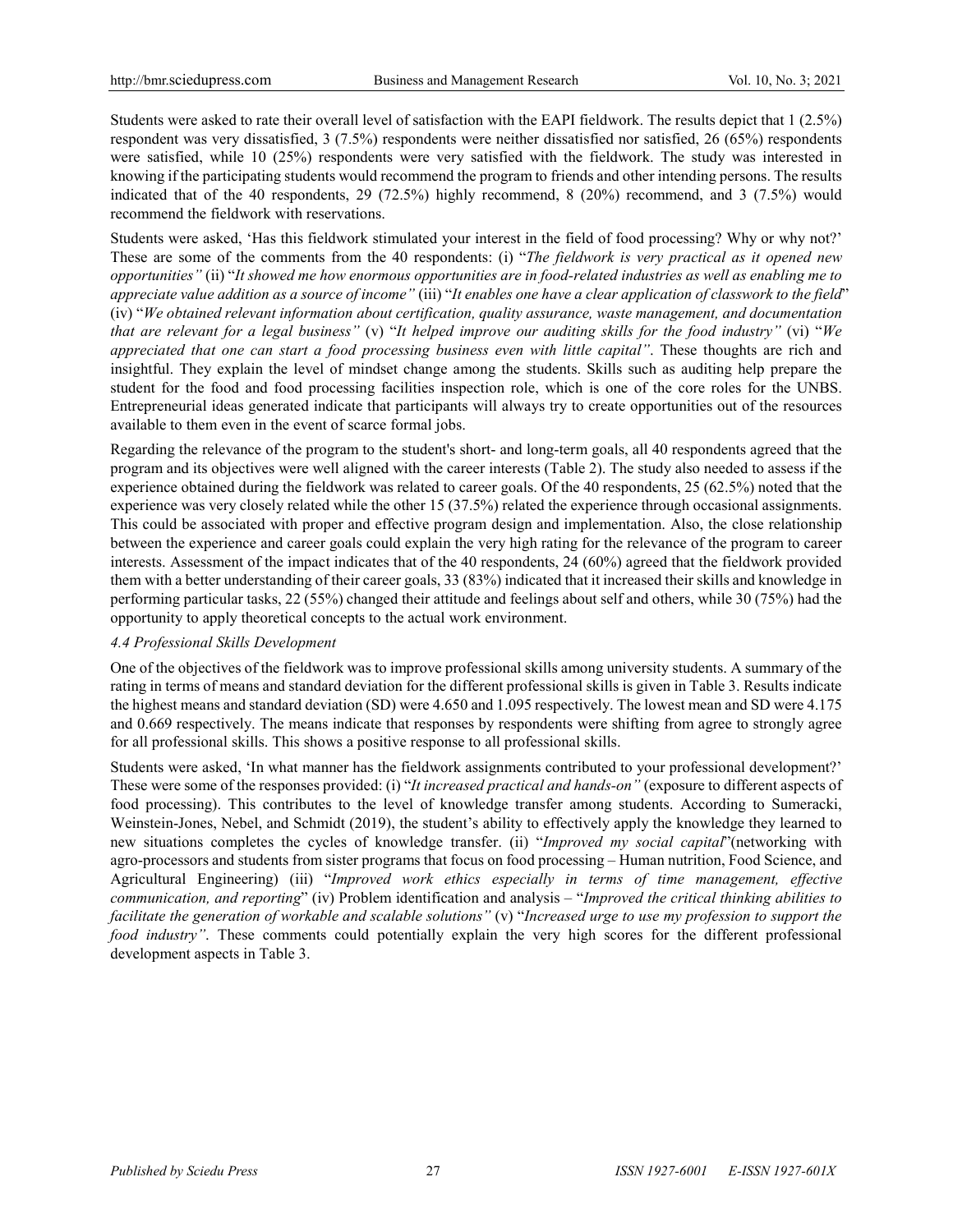Table 3. Mean and standard deviation for the different characteristics of professional development

| <b>Characteristic</b>                                                                                           | Mean  | <b>SD</b> |
|-----------------------------------------------------------------------------------------------------------------|-------|-----------|
| Developing experience in my discipline of study                                                                 | 4.300 | 0.980     |
| Interacting and working with people of other cultures and scholarly background<br>(inter-disciplinary working)  | 4.650 | 0.726     |
| Recognizing the skills, abilities, and needs of others in a team (Emotional<br>intelligence)                    | 4.525 | 0.741     |
| Ability to work under pressure                                                                                  | 4.275 | 1.095     |
| Planning my time to complete work, class, or volunteer projects (Time management)                               | 4.550 | 0.835     |
| Organizing my work to complete fieldwork, and school/classwork or volunteer projects<br>(Organizational skills) | 4.550 | 0.835     |
| Solving problems related to work, class, or volunteer projects (Problem-solving skills)                         | 4.325 | 0.787     |
| Communicating effectively in writing                                                                            | 4.575 | 0.738     |
| Communicating effectively through speaking                                                                      | 4.575 | 0.771     |
| Leading others when working in groups (Leadership skills)                                                       | 4.325 | 0.959     |
| Working with a team to complete Project assignments (Team player)                                               | 4.525 | 0.948     |
| Developing strong work ethics                                                                                   | 4.600 | 0.735     |
| Interviewing skills                                                                                             | 4.550 | 0.669     |
| Working around challenges to accomplish assignments (Perseverance and motivation)                               | 4.500 | 0.922     |
| Analyzing markets and coming up with new entrepreneurial ideas (Enterprise and<br>entrepreneurial skills)       | 4.175 | 0.972     |

A scale of 1 to 5 (1- strongly disagree and  $5$  – strongly agree) was used (n = 40 respondents).

## *4.5 Personal Growth*

Using a 5-point Likert scale (1- Strongly disagree and 5 – Strongly Agree), the respondents were asked to rank the extent of change in different aspects of personal growth. The mean and standard deviation (SD) for the different aspects of personal growth are shown in Table 4. The highest mean and standard deviation (SD) was 4.538 and 0.959 respectively. The lowest mean and SD were 4.282 and 0.746 respectively. The mean for the extent of personal growth ranges between 4.282 and 4.538 indicating that responses shift from agree to strongly agree. The responses are positive for all personal growth characteristics.

Table 4. Extent of change on personal growth among students

| <b>Characteristic</b>                                             | Mean  | SD    |
|-------------------------------------------------------------------|-------|-------|
| These experiences add value to my learning                        | 4.385 | 0.923 |
| These experiences have a positive impact on my learning           | 4.462 | 0.746 |
| These experiences keep me actively engaged in learning            | 4.282 | 0.959 |
| These experiences have helped me develop critical thinking skills | 4.538 | 0.746 |
| These experiences have helped prepare me for my career            | 4.513 | 0.812 |

A scale of 1 to 5 (1- strongly disagree and  $5$  – strongly agree) was used (n = 40 respondents).

## *4.6 Mindset Change among Students*

Students were asked to list things they would do different as a result of the fieldwork and these were their comments: (i) To be a job creator and rather not job seeker (start enterprises in agro-processing) (45%) (ii) Be more resourceful to entrepreneurs in the community (40%) (iii) Prepare better reports (23%) (iv) Attend classes with industry perspective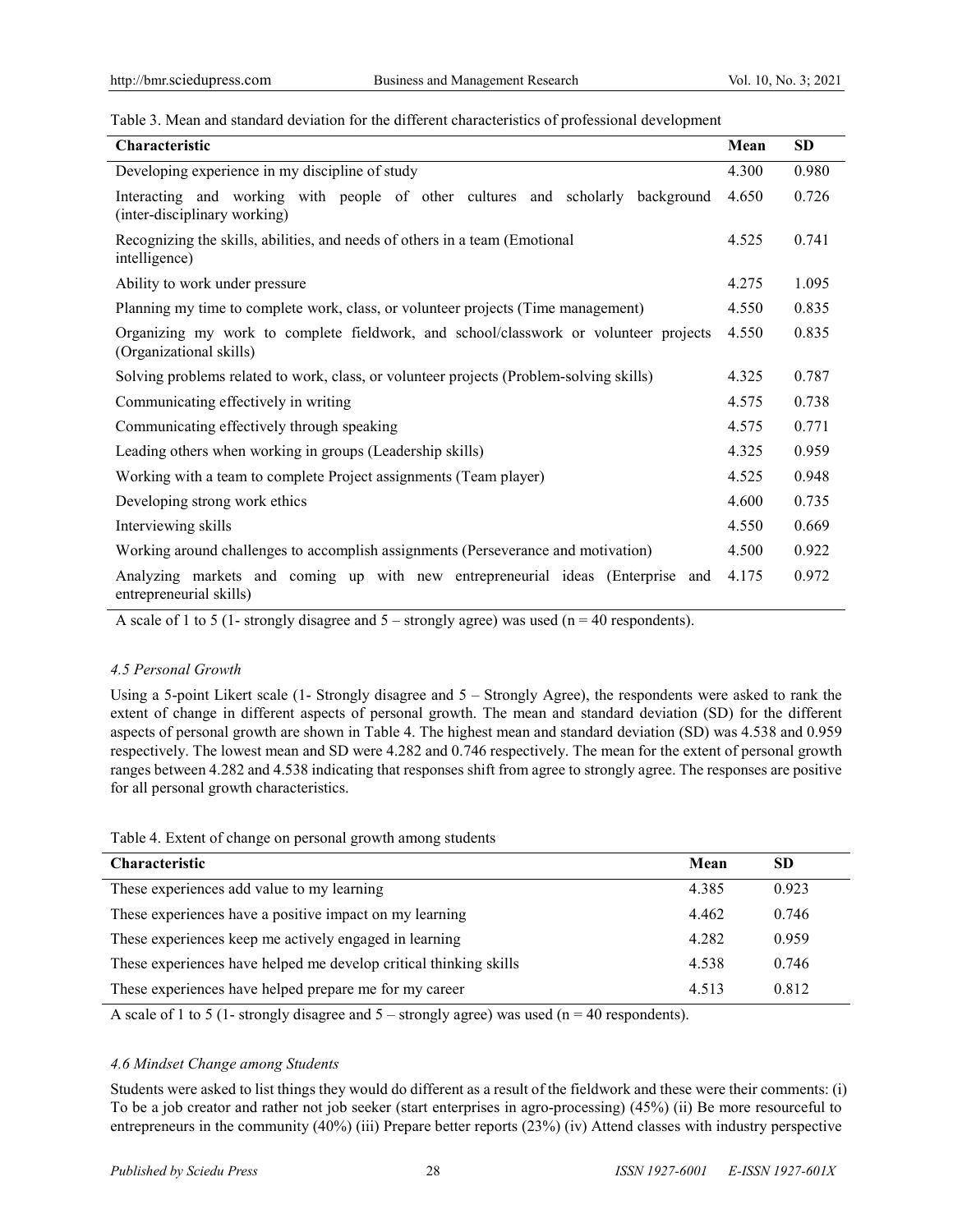(3%) (v) To work with other people (team player and people management) (30%) (vi) Never to underestimate career opportunities however small it may be (13%) (vii) Improve on time management since it is a critical aspect of life (18%) (viii) Consider consultancy as a career option (10%) (ix) Engage in similar projects aimed at enhancing agro-processing industry  $(5\%)$  and  $(x)$  Encourage other students to join such projects since it has a lot of positive impact on career (3%). From the responses, it is evident that the fieldwork greatly influenced the conduct, mindset, and prospects among the students. The higher mentions for job creation could be attributed to the exposure gained with the agro-processing MSMEs that produce good products using rudimentary methods. The high proportion of students intending to be more resourceful to entrepreneurs in the community could be attributed to the fact that their interaction with the processors helped them appreciate the need to narrow the existing knowledge gap between university and the agro-processors. Because this fieldwork focused on impacting students with skills that enable the agro-processors to attain certification for their products, the skills gained by students can easily be transferred for future employment. Deauville Partnership and IFI Coordination Platform (2012) notes that training programs need to teach skills that are demanded by hiring firms to support future occupational mobility and life-long learning.

## *4.7 Improvement in the EAPI Program*

Students as critical beneficiaries from this fieldwork were asked to assess the program and suggest areas that need to be strengthened to have the program better benefit its participants. The following were recommended: (i) Increase contact time between the academia and the industry (ii) Other students especially first and second-year students should be included instead of only finalists and semi-finalists. According to Peacock and Bacon (2018), the early introduction of employment-related skills aids retention in the degree programs as well as preparing students for the internship placements. (iii) Project activities shouldn't coincide with class time so that students can actively participate in project activities and at the same time class activities (iv) The project should allow the students to transform the acquired skills into tangible products (v) To scale up the project to national and regional level because it's very informative for both the agro-processors and students across the board (vi) Enroll student finalists at an early stage to enable them to identify problems in industries and work towards solving them as their final projects (vii) It would be great if the project can be made to contribute to the student academic cumulative grade point average (CGPA). Just like the current internship programs at Makerere University that are graded, assessment of EAPI fieldwork to contribute to CGPA may increase adherence and commitment towards the program (Krawczyk, 2017). (vii) There should be greater awareness about the importance of this program to encourage students to gain interest.

## *4.8 Overall Rating of the EAPI Student Skilling Program*

As direct beneficiaries of the EAPI program, students were asked to do an overall program rating. Study findings indicate that of the 40 respondents, 9 (22.5%) believe that they exceeded their expectations, 28 (70%) met their expectations, and only 3 (7.5%) did not meet their expectations. These findings could be attributed to the program design and implementation that considered developing a wholesome student as a professional yet with an entrepreneurial mind.

## *4.9 Reliability Analysis*

The responses for the Likert scale for the professional development and personal skills were assessed for reliability using Cronbach's alpha. The Cronbach's alpha helps establish the nature of internal consistency, soundness, and reliability of the scale. Cronbach's alpha values are shown in Table 5. Generally, higher values show a more reliable scale. Results for reliability indicate that Cronbach's alpha values for both professional skills and personal growth are above 0.93, thus, the scales are sound and reliable.

| Variable            | No. of items | Cronbach's alpha |
|---------------------|--------------|------------------|
| Professional skills |              | 0.9612           |
| Personal growth     |              | 0.9422           |

Table 5. Cronbach's alpha values from reliability tests

# *4.10 Limitations of the Study*

The participation in the study was limited to only the 41 FTB students of Makerere University that took part in the EAPI fieldwork. Much as the sample was purposively selected, the number of respondents is rather still small to make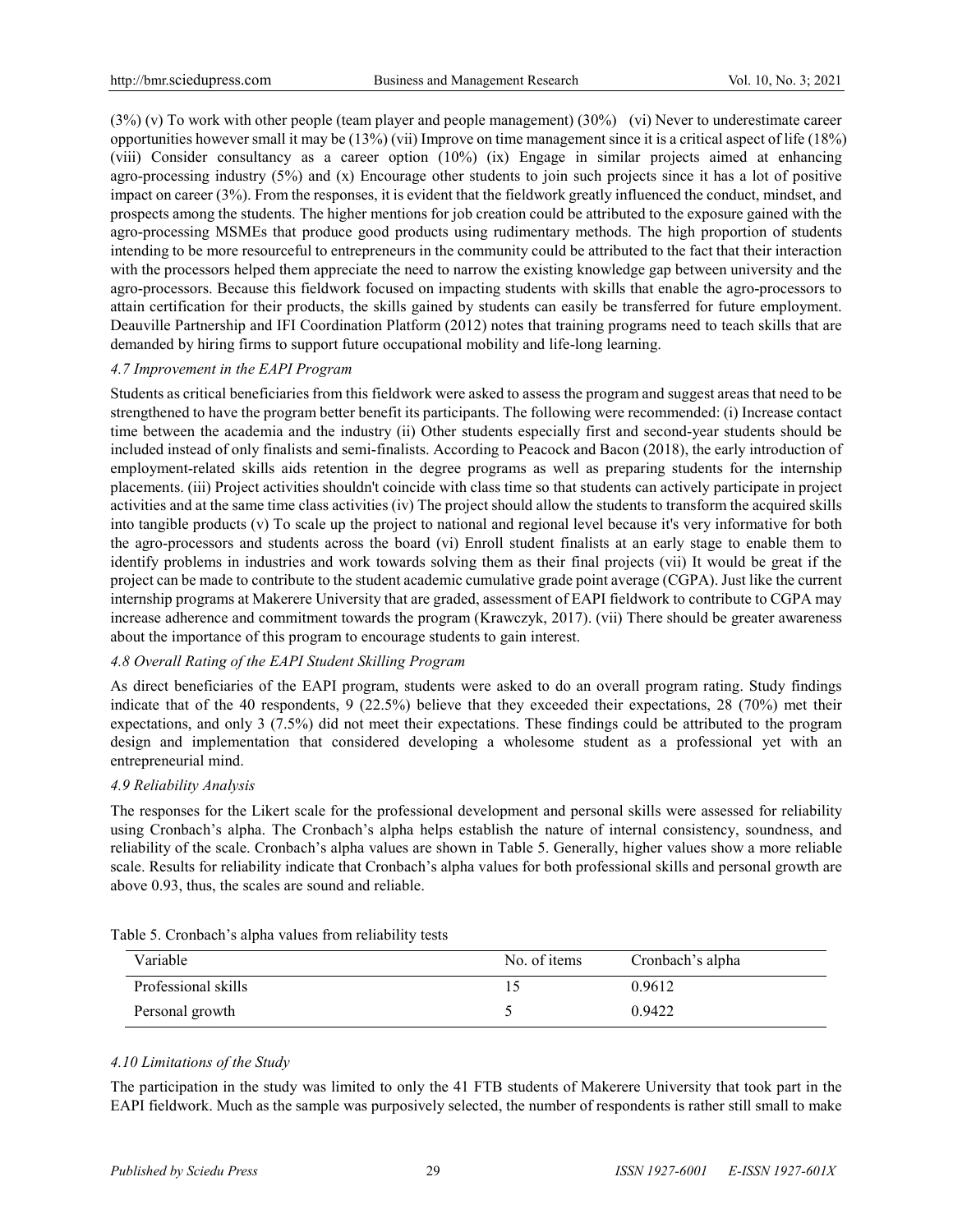better statistical inferences. Future studies should consider more participants for the study to have more accurate and reliable results.

#### **5. Conclusion and Recommendations**

This study evaluated the influence of fieldwork on the professional and personal skills among FTB students of Makerere University. Results indicated that fieldwork stimulates FTB student's interest in the field of food processing, the change in mindset especially concerning job creation, conduct, and prospects for the students. Inclusion of field related activities into the traditional education system better prepares FTB students for employment as well as stimulate their interest in starting individual enterprises, therefore reducing the rate of unemployment and improving the employability rate for students. A study by Sumeracki et al. (2019) reveals that the more opportunities available for the student to practice knowledge transfer, the better their ability to apply information to ill-structured situations that differ considerably from the well-structured problems encountered during lectures and exams.

#### **Conflict of Interest**

The authors declare no conflict of interest.

#### **Acknowledgments**

This work was supported by the Government of Uganda through Makerere University Research and Innovation Fund (RIF) [grant number RIF1/CAES/008]. Special thanks to the various students of Makerere University for supporting this study.

#### **References**

- Aliu, J., & Aigbavboa, C. (2019). Examining the Roles of Human Capital Theory. What next for Construction Industry? *Paper presented at the Journal of Physics: Conference Series*. https://doi.org/10.1088/1742-6596/1378/2/022057
- Anjum, S. (2020). Impact of internship programs on professional and personal development of business students: a case study from Pakistan. *Future Business Journal, 6*(1), 1-13. https://doi.org/10.1186/s43093-019-0007-3
- Baidoo-Anu, D., Owusu Ansah, L., Acquah, M. M., & Bentil, S. (2019). Challenges Teachers Face In Integrating Fieldwork into Teaching and Learning of Geography in Senior High Schools. *Social Science & Humanities Journal, 3*(1), 1435-1444.
- Bauer, T. N. (2010). Onboarding new employees: Maximizing success. In *SHRM Foundation's Effective Practice Guideline Series* (Vol. 7).
- Biney, I. (2015). Exploring graduate unemployment problem in Ghana: Challenges and strategies. *Journal of Education, 3*(2).
- Deauville Partnership, & IFI Coordination Platform. (2012). *SHORT-TERM JOB CREATION - LESSONS LEARNED*. Retrieved **EXECUTE:** From the Mashington DC: https://www.afdb.org/fileadmin/uploads/afdb/Documents/Project-and-Operations/Job%20creation%20lessons.p df
- Dill, K. (2017). Field Education Literature Review: Volume 1. *Field Educator, 7*(1).
- Fedesco, H. N., Cavin, D., & Henares, R. (2020). Field-based Learning in Higher Education. *Journal of the Scholarship of Teaching and Learning, 20*(1). https://doi.org/10.14434/josotl.v20i1.24877
- Henry, T., & Murray, J. (2018). How does it feel? The affective domain and undergraduate student perception of fieldwork set in a broad pedagogical perspective. *Tuning Journal for Higher Education, 5*(2), 45-74. https://doi.org/10.18543/tjhe-5(2)-2018pp45-74
- Kefela, G., & Rena, R. (2007). Human capital investment is a continuous proposition: A study of north east African states. *Indus Journal of Management & Social Sciences, 2*(1), 50-65.
- Krawczyk, R. M. (2017). *Effects of Grading on Student Learning and Alternative Assessment Strategies* (MAED Masters). St. Catherine University, Retrieved from https://sophia.stkate.edu/maed/223
- Morrissey, J., Clavin, A., & Reilly, K. (2013). Field-based learning: the challenge of practising participatory knowledge. *Journal of Geography in Higher Education, 37*(4), 619-627. https://doi.org/10.1080/03098265.2013.794333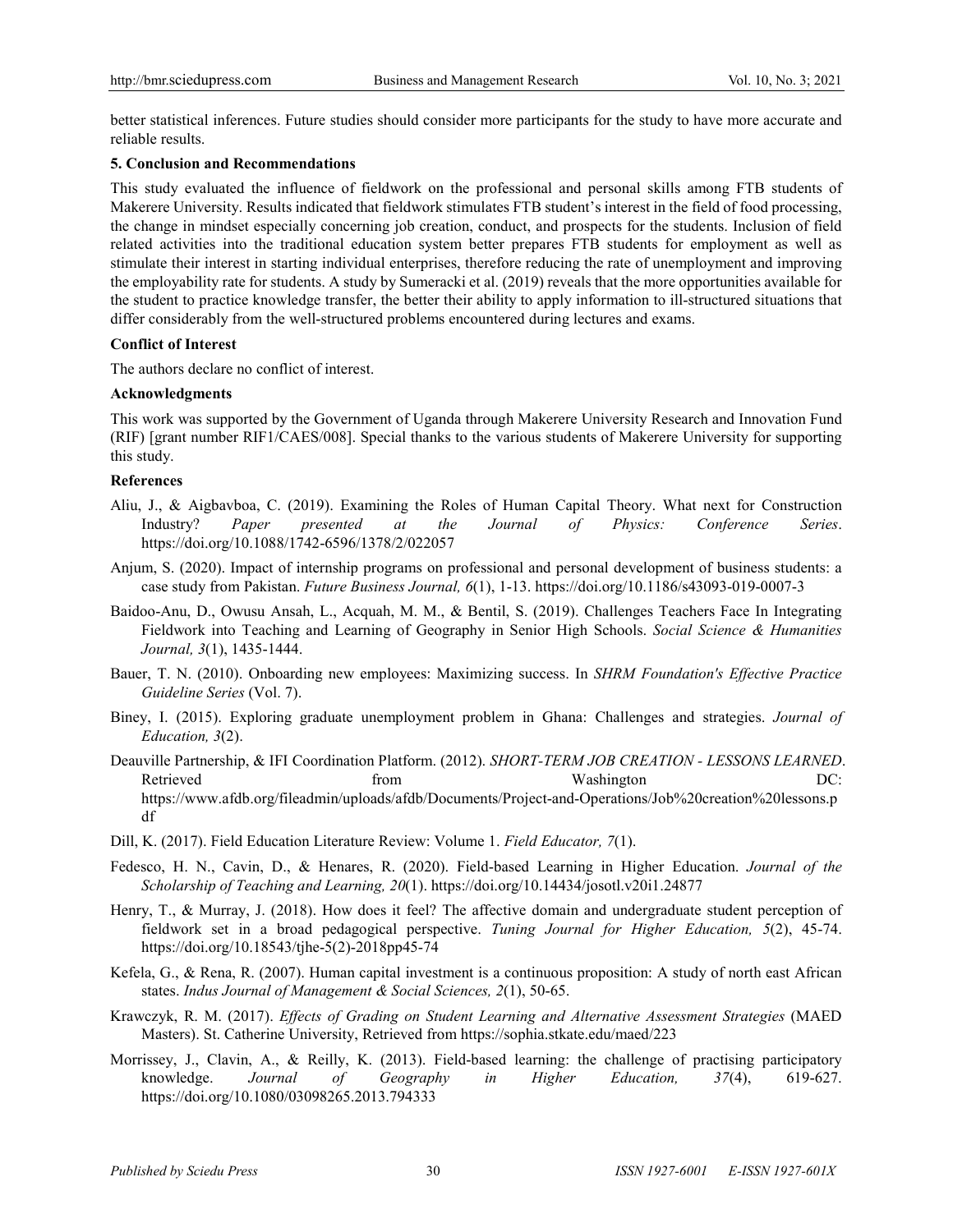- Muhamad, S. (2012). Graduate employability and transferable skills: A review. *Advances in Natural and Applied Sciences, 6*(6), 882-885.
- Naidoo, D., & van Wyk, J. (2016). Fieldwork practice for learning: Lessons from occupational therapy students and their supervisors. *African Journal of Health Professions Education, 8*(1), 37-40. https://doi.org/10.7196/AJHPE.2016.v8i1.536
- Olabanji, O. E., & Abayomi, A. A. (2019). Technical Education and Graduates' Employability in Nigeria. *Islamic University Multidisciplinary Journal, 6*(4), 115-119.
- Peacock, J., & Bacon, K. L. (2018). Enhancing student employability through urban ecology fieldwork. *Higher Education Pedagogies, 3*(1), 440-450. https://doi.org/10.1080/23752696.2018.1462097
- Pheko, M. M., & Molefhe, K. (2017). Addressing employability challenges: a framework for improving the employability of graduates in Botswana. *International Journal of Adolescence and Youth, 22*(4), 455-469. https://doi.org/10.1080/02673843.2016.1234401
- Results for Development Institute. (2013). *Pathways to employability: lessons and case studies for closing the youth skills gap*. In.
- Riley, E., Bangsberg, D., Perry, S., Clark, R., Moss, A., & Wu, A. W. (2003). Reliability and validity of the SF-36 in HIV-infected homeless and marginally housed individuals. *Quality of Life Research, 12*(8), 1051-1058. https://doi.org/10.1023/A:1026166021386
- Sarkar, M., Overton, T., Thompson, C., & Rayner, G. (2016). Graduate employability: Views of recent science graduates and employers. *International Journal of Innovation in Science and Mathematics Education, 24*(3), 31-48.
- Stokes, A., Magnier, K., & Weaver, R. (2011). What is the use of fieldwork? Conceptions of students and staff in geography and geology. *Journal of Geography in Higher Education, 35*(1), 121-141. https://doi.org/10.1080/03098265.2010.487203
- Sumeracki, M. A., Weinstein-Jones, Y., Nebel, C. L., & Schmidt, S. J. (2019). Encouraging knowledge transfer in food science and nutrition education: Suggestions from cognitive research. *Journal of Food Science Education, 18*(3), 59-66. https://doi.org/10.1111/1541-4329.12158
- Tiberious, M., Mwania, J., & Mwinzi, J. (2016). The Influence of Financial Resources on the integration of the National Goals of Education. *International Journal of Education and Research, 4*(9), 51-62.
- Wright, P. M., McMahan, G. C., & McWilliams, A. (1994). Human resources and sustained competitive advantage: a resource-based perspective. *International journal of human resource management, 5*(2), 301-326. https://doi.org/10.1080/09585199400000020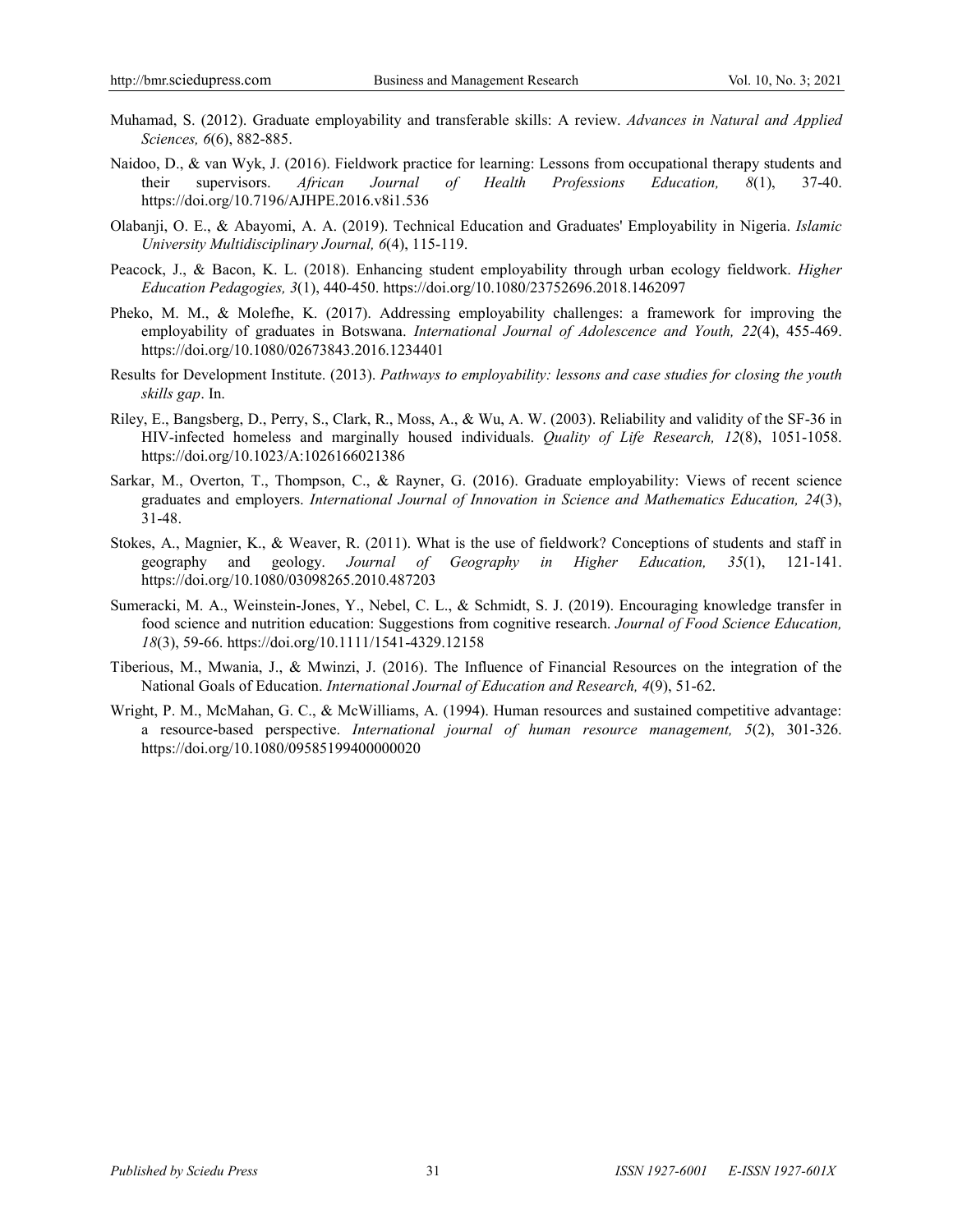#### **Appendix**

#### **Student Evaluation of EAPI Field Attachment**

## **Research Title: Influence of fieldwork on student preparedness for the job market: a case study of EAPI student skills enhancement program**

Thank you for taking part in the EAPI student skills enhancement Program. Please answer the questions as honestly as possible. The information you provide us will assist with future planning and decisions for the EAPI Program. All of the information that you provide will be confidential. The purpose of this study is to evaluate the how the fieldwork has influenced the professional and personal skills for students of Makerere University upon completion.

#### **Part 1: Student details**

A1: What is your name and contact?

First name: ……………………… Last name: ………………Phone contact: ………………

- A2: What is your gender?
	- $\Box$  Male
	- $\Box$  Female

A3: What is your level of education? (Please choose other if you're not currently enrolled in either undergraduate or graduate program at the university)

- □ Undergraduate
- $\Box$  Graduate
- $\Box$  Other

A4: What is your current study program? BAGE- BSc. Agricultural Engineering, BHN-BSc. Human Nutrition, BFST-BSc. Food Science and Technology, MFSQM-MSc. Food Safety and Quality Management

- BAGE
- $\Box$  BHN
- $\Box$  BFST
- MFSQM
- $\Box$  Other (Specify)

A5: What is your year of study?

- $\Box$  First year
- □ Second year
- $\Box$  Third year
- $\Box$  Fourth year
- $\Box$  Not Applicable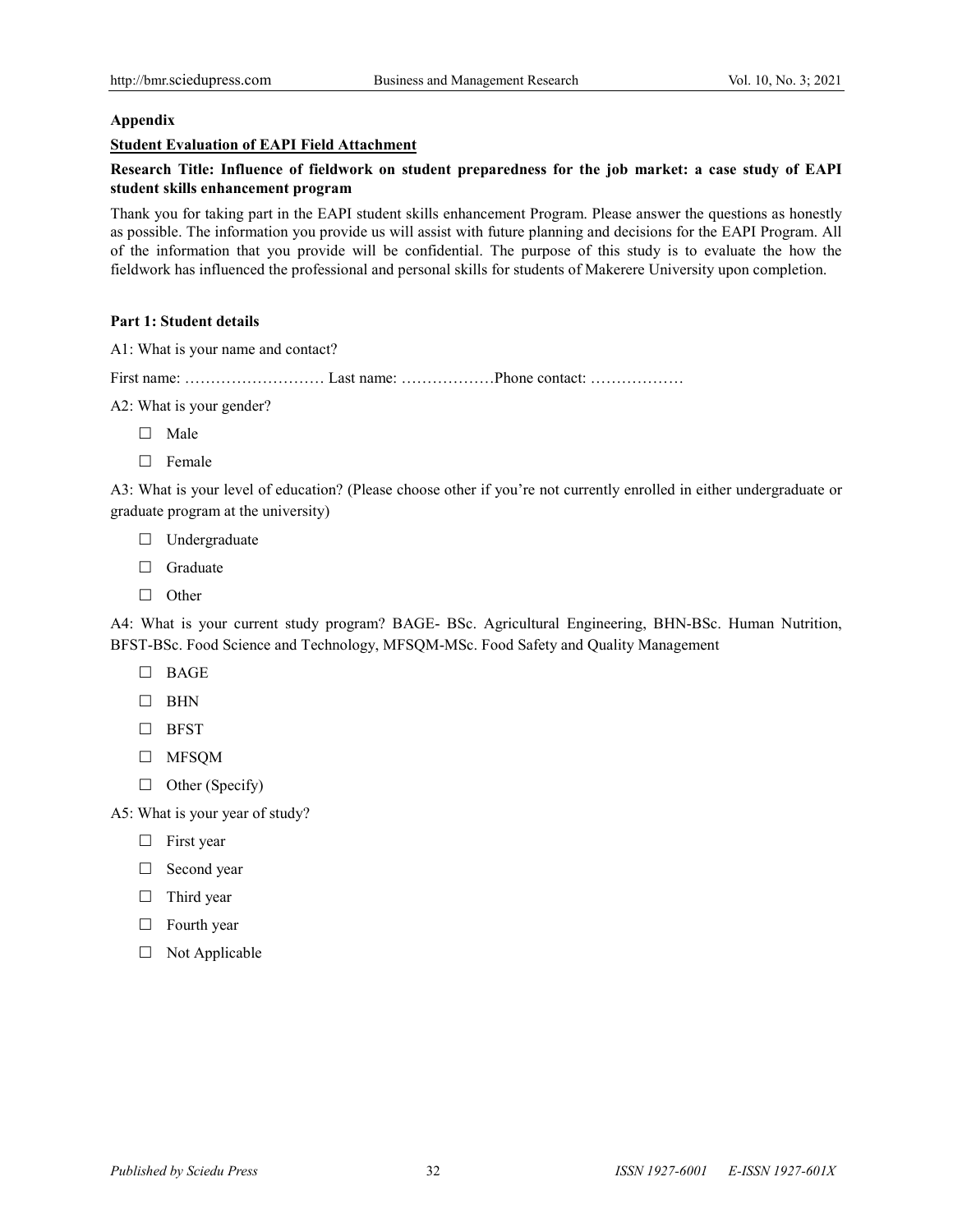#### **Part II: Participation in the EAPI student skills enhancement program**

A6: Why did you decide to become involved in the skills enhancement program?

- $\Box$  Department course requirement
- $\Box$  Recommended by a friend
- $\Box$  Own decision to gain practical experience
- Others (Please explain) ----------------------------------------------

A7: What did you expect to gain from internship? (Please tick all that apply)

- □ Academic credit
- $\Box$  Link classroom learning to workplace reality
- $\Box$  Direction for better preparation for independent life
- Others (Please explain) -----------------------------------------------
- A8: Did you receive a proper work and assignment orientation?
	- $\Box$  Complete and accurate.
	- $\Box$  Somewhat related.
	- $\Box$  Had no relevance.
	- $\Box$  Does not apply.

A9: What was your overall level of satisfaction with the Field Experience/Apprenticeship in the EAPI program?

- □ Very Dissatisfied
- $\square$  Dissatisfied
- □ Neither
- Satisfied
- □ Very Satisfied

A10: Would you recommend this field attachment program to other students?

- $\Box$  Highly recommend
- □ Recommend
- $\Box$  Recommend with reservations
- □ Would not recommend

A11: Has this fieldwork stimulated your interest in the field of food processing? Why or why not?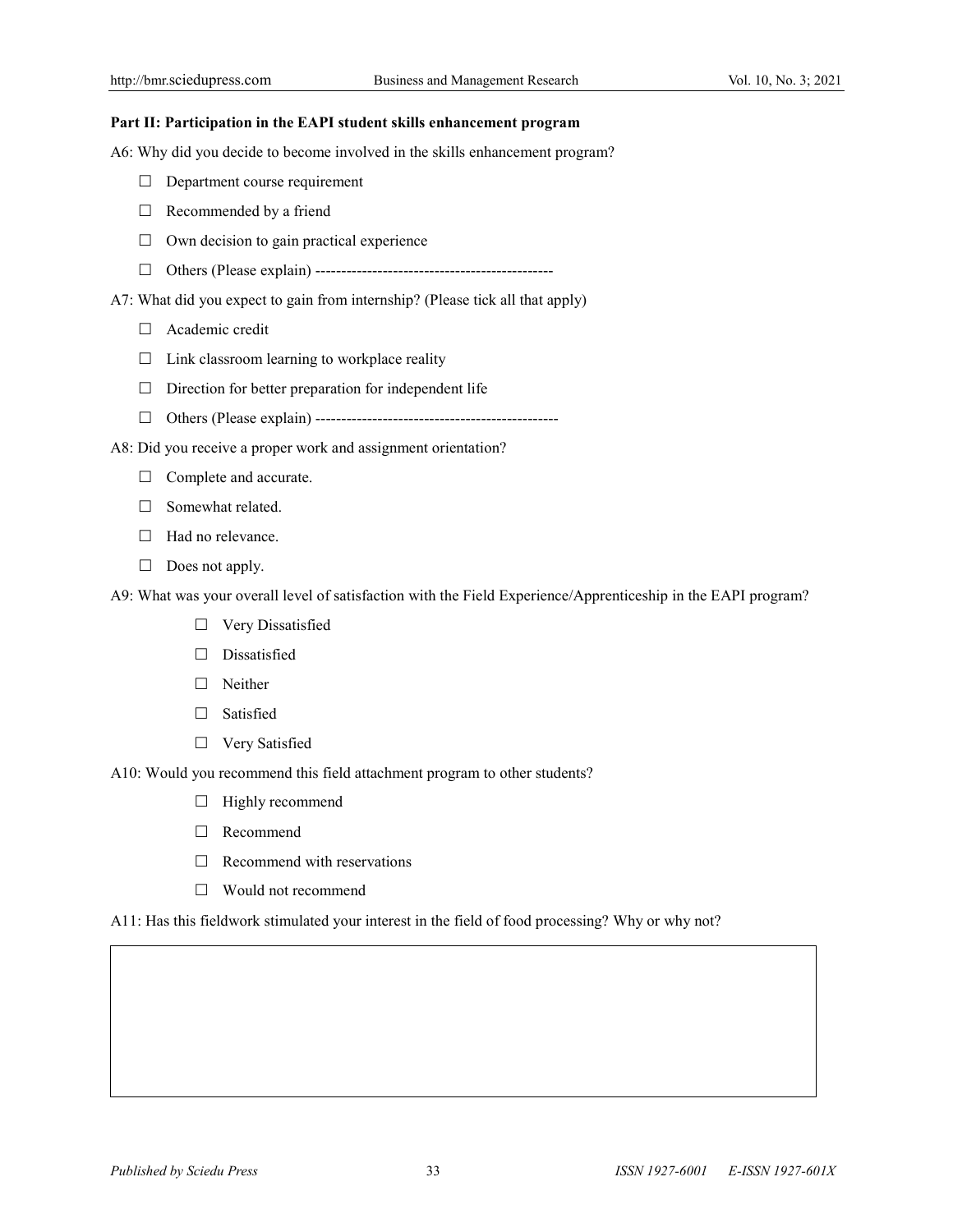A12: Do you consider the program you participated in to be relevant and meaningful to your short- and long-term career interests?

□ Yes

 $\Box$  No

Comments:

A13: How was the experience related to your major field or career goals?

- □ Very closely related.
- $\Box$  Related through occasional assignments.
- $\Box$  No relationship exists.
- $\Box$  Not applicable (please comment).

Comments:

A14: What kind of impact has this program had on you? (Choose all applicable)

 $\Box$  Provided me with a better understanding of my career goals.

 $\Box$  Increased my skills and knowledge in performing a particular activity.

- $\Box$  Changed my attitudes or feelings about myself and other people.
- $\Box$  Provided me with the opportunity to apply theoretical concepts to the actual work environment.

Comments: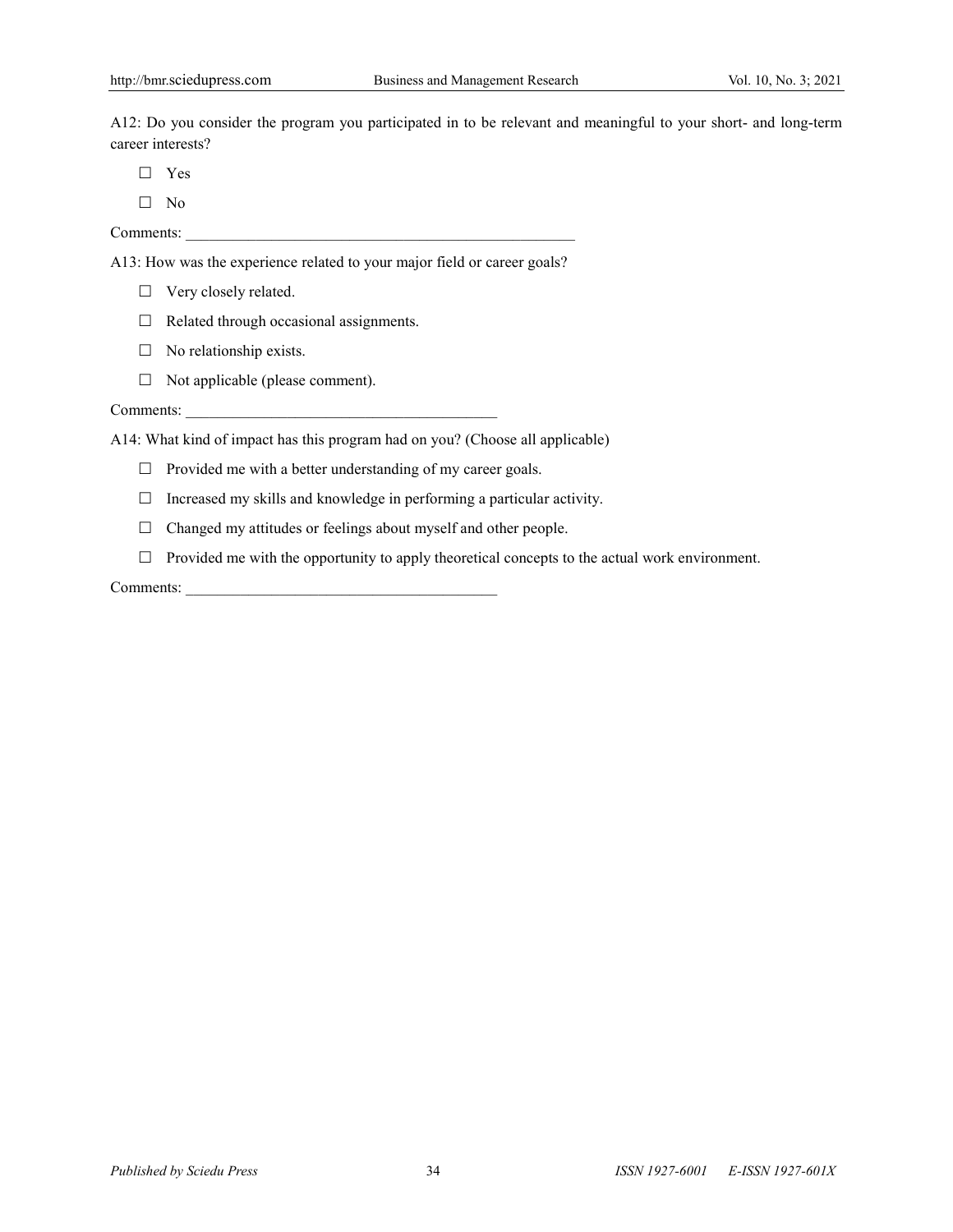## **Part III: Professional skills**

A15: After participating in the Field Experience/Apprenticeship, please indicate your level of agreement with each of the following statements about the influence of fieldwork on professional skills and abilities. Please check the suitable response.

| Skill/Ability/Characteristic                                                                                                          | Strongly<br>Disagree | Disagree | Neither           | Agree  | Strongly<br>Agree |
|---------------------------------------------------------------------------------------------------------------------------------------|----------------------|----------|-------------------|--------|-------------------|
| Developing experience in my discipline of study                                                                                       | □                    | □        | $\Box$            | □      | П                 |
| Interacting and working with people of other cultures and<br>scholarly background (inter-disciplinary working)                        | $\Box$               | П        | $\Box$            | П      | $\Box$            |
| Recognizing the skills, abilities, and needs of others in a<br>team (Emotional intelligence)                                          | $\Box$               | П        | $\mathsf{L}$      | $\Box$ | П                 |
| Ability to work under pressure                                                                                                        | □                    | □        | □                 | □      | П                 |
| Planning my time to complete work, class, or volunteer<br>projects (Time management)                                                  | $\Box$               | □        | $\vert \ \ \vert$ | $\Box$ | $\Box$            |
| Organizing my work to complete field work, and<br>school/class work or volunteer projects (Organizational<br>skills)                  | ப                    | $\Box$   | $\Box$            | $\Box$ | $\Box$            |
| Solving problems related to work, class, or volunteer<br>projects (Problem solving skills)                                            | П                    | П        | П                 | П      | П                 |
| Communicating effectively in writing                                                                                                  | $\Box$               | $\Box$   | $\Box$            | $\Box$ | $\Box$            |
| Communicating effectively through speaking                                                                                            | □                    | □        | П                 | П      | П                 |
| Leading others when working in groups (Leadership skills)                                                                             | $\Box$               | $\Box$   | $\Box$            | $\Box$ | $\Box$            |
| Working with a team to complete Project assignments<br>(Team player)                                                                  | $\Box$               | □        | $\Box$            | $\Box$ | $\Box$            |
| Donating my time and abilities in working in community<br>activities (Negotiation and persuasion)                                     | □                    | П        | П                 | $\Box$ | $\Box$            |
| Developing strong work ethics                                                                                                         | $\Box$               | $\Box$   | $\Box$            | $\Box$ | $\Box$            |
| Interviewing skills                                                                                                                   | $\Box$               | $\Box$   | $\Box$            | $\Box$ | $\Box$            |
| Working around challenges to accomplish assignments<br>(Perseverance and motivation)                                                  |                      | $\Box$   | П                 | Ш      | $\Box$            |
| markets<br>and<br>coming<br>with<br>Analyzing<br><b>up</b><br>new<br>entrepreneurial ideas (Enterprise and entrepreneurial<br>skills) | ⊔                    | $\perp$  | $\sqcup$          | ш      | $\perp$           |